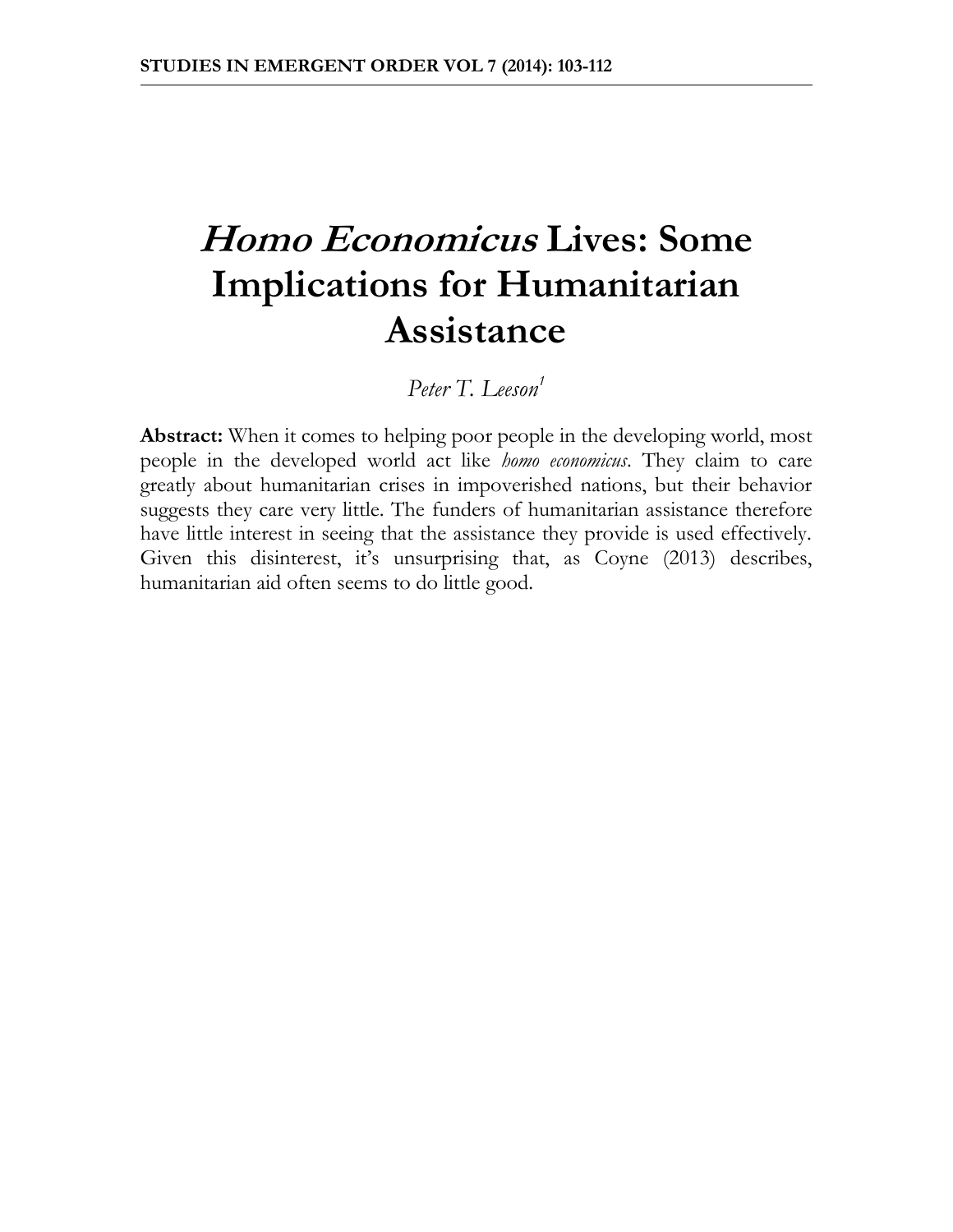### **Introduction**

In his provocative new book, *Doing Bad by Doing Good: Why Humanitarian Action Fails*, Christopher Coyne (2013) identifies two types of problems that humanitarian efforts to alleviate suffering face. According to the first, which Coyne calls the "planner's problem," effective humanitarian aid is difficult because the suppliers of such aid lack the information required to promote economic development in developing countries. In the absence of such information, potentially successful humanitarian assistance is limited to increasing pre-selected, though not necessarily economically efficient, outputs in needy parts of the world.

According to the second type of problem Coyne identifies, which he calls the "incentive problem," effective humanitarian assistance is difficult because of aid administrators' perverse incentives. These incentives lead administrators to engage in humanitarian activities that the planner's problem suggests cannot be accomplished successfully, and often cause activities that the planner's problem suggests can be accomplished successfully in theory to fail in practice.

My goal in this paper is to highlight an additional, and perhaps more primordial, problem in achieving the ostensible goals of humanitarian assistance directed abroad.<sup>2</sup> To put it bluntly, most of the people who fund such assistance don't in fact care much about improving the plight of the suffering. Thus they have little interest in seeing that the assistance they provide is used effectively. Given this disinterest, it's unsurprising that humanitarian action frequently fails.

## **Homo Economicus Lives**

It's currently fashionable to criticize traditional economics for its allegedly impoverished view of humans. Traditional economics assumes people are rational and self-interested. Rationality does not mean that people do not make mistakes, only that their behavior is forward looking and consistent over time. Self-interest does not mean that people care exclusively about themselves, only that they maximize their welfare as they conceive it, which may include the welfare of others.<sup>3</sup> In practice, however, traditional economics often assumes further that one's welfare as one conceives it consists of what materially benefits her personally. The stylized person with these traits, who is both rational and concerned primarily about herself, is often called *homo economicus*.

Modeling human behavior using the assumptions of rationality and "selfishness" explains a good deal of what humans actually do and, perhaps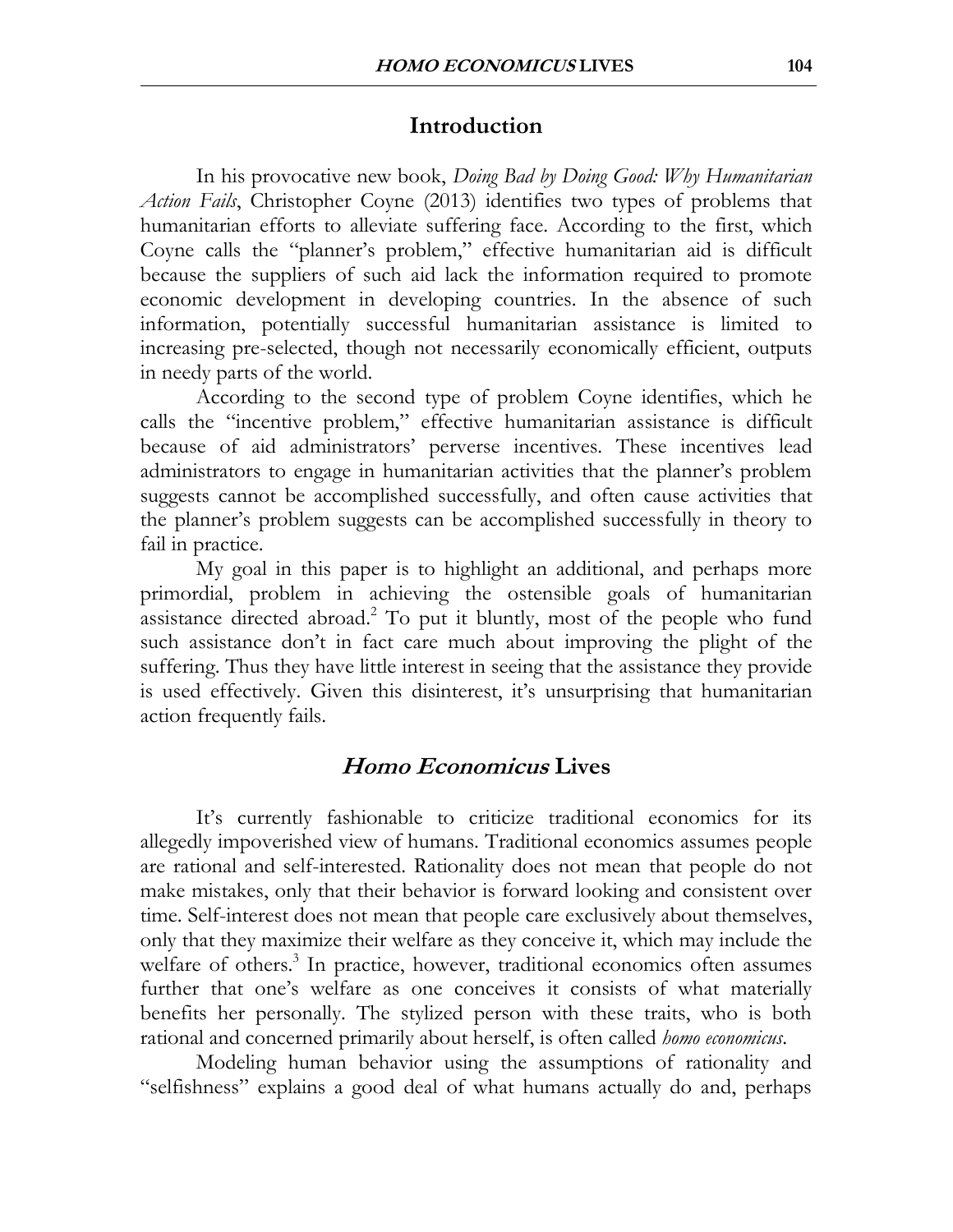more important, explains considerably more of what they do than theories of human behavior that lack these features.<sup>4</sup> Nevertheless, a growing body of work, typically referred to under the banner of "behavioral economics," demonstrates that under various contrived scenarios in experimental laboratory settings, people do not act as *homo economicus* should and, of particular relevance for my discussion, in some cases appear to depart from selfish behavior significantly.

This work has led a growing number of scholars to suggest that *homo economicus* is dead—or rather that she never existed—and to call for some new model of humans that more accurately captures their nature. I suspect that the majority of scholars who have taken this perspective never believed much in economics in the first place. Thus it does not seem particularly problematic to them to throw away what traditional economics has achieved. But many of these scholars would surely deny that this is what they are doing and, in any event, I am not interested in considering this matter here.

What I am interested in considering is the fact that, at least when it comes to gifting resources to persons in need who live in other countries (which is, after all, where most of the persons in need in the world live), *homo economicus*—or at least her selfishness—appears to be alive and well. In a moment I will spell out what I believe are the implications of this fact. But first I want to convince you that it is indeed true.

Consider the following. In 2011 the average American contributed 0.029% of her income through her government to developing countries for specifically humanitarian purposes (OECD 2013). Thus, at least as a proportion of what she is able to give, she gives almost nothing. If you count all of her contributions to development assistance through her government, the majority of which does not have explicitly humanitarian aims, she contributed 0.188% of her income (OECD 2013). This is not much of an improvement.

Americans also give privately to needy citizens abroad. But again, they do not give very much.<sup>5</sup> In 2010 Americans gave—through foundations, corporations, private and voluntary organizations, volunteerism, universities and colleges, and religious organizations—a total of \$39 billion to foreign nations in private assistance (Center for Global Prosperity 2012). This figure sounds impressive.

But it is not. \$39 billion in private assistance to developing nations suggests that the average American privately donated to foreign persons in need about 0.259% of her income. Accounting for what she also gave through her government, this means she donated, in total, 0.447% of her yearly earnings to people in need of humanitarian assistance abroad. Of the remaining 99.553% of her yearly earnings, she redistributed a relatively small part to needy persons in the United States, redistributed (and had redistributed from others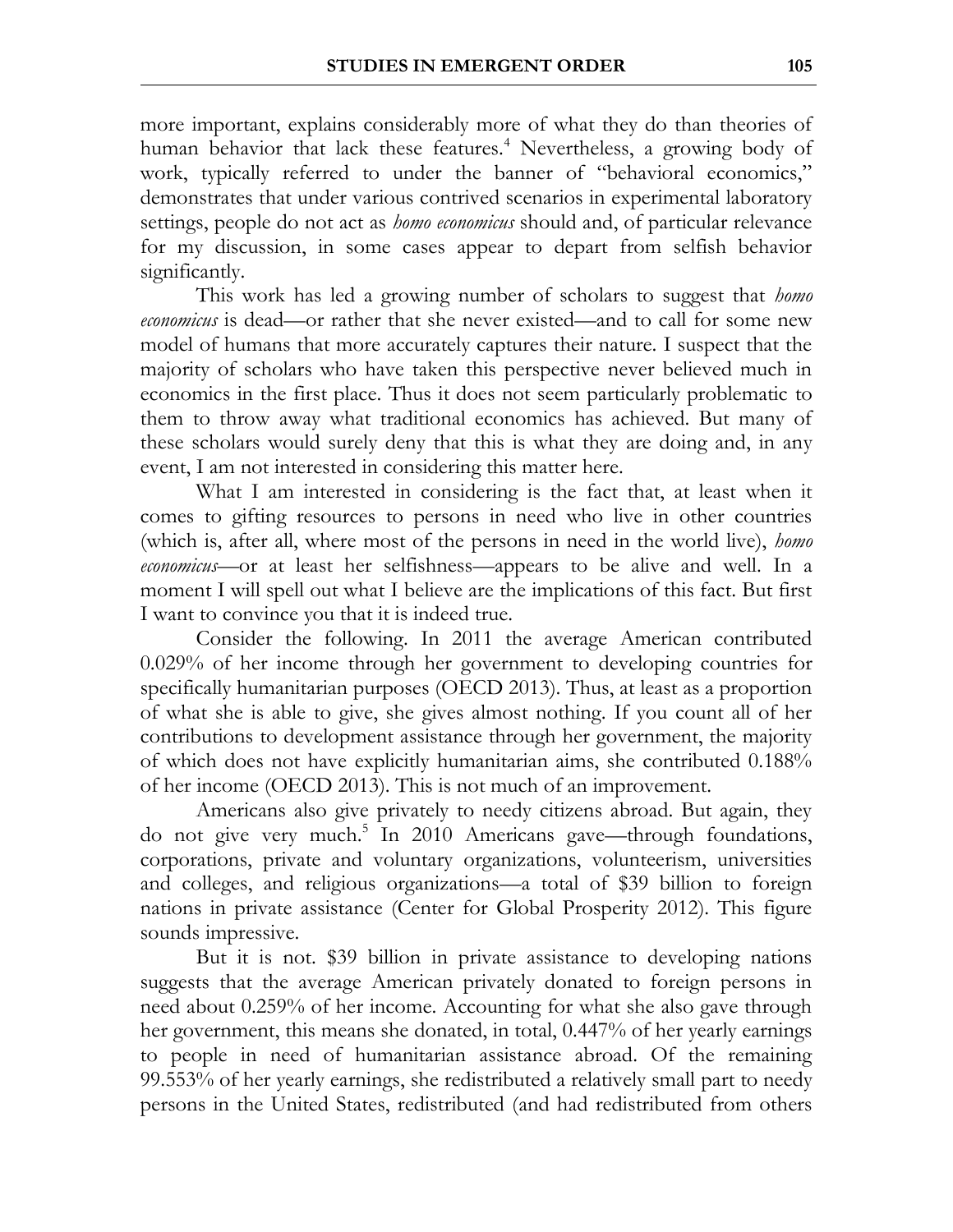to her) a larger part to other middle-class Americans, and kept the overwhelming majority for herself.

99.553% is not 100%. But it is close—close enough to suggest that in terms of humanitarian contributions to non-Americans, *homo economicus* is alive and well.

What are we to make of the average American's paltry humanitarian offerings to impoverished persons abroad? I see two possibilities. One is that we would like to give much more, but for some reason are prevented from doing so.

I cannot think of such a reason. Nor do the individuals I talk to in private conversation seem able to do so. One person I spoke to suggested that Americans actually want to give much more to foreigners than they currently do, but that their government isn't responsive to this demand. As I pointed out to this fellow, even if what he said were true, it would not explain the miniscule part of our income we give in humanitarian aid to impoverished foreigners, since nothing stands in the way of our contributing more privately if we in fact wished to do so. The average U.S. citizen is certainly wealthy enough to give more if she wants, and there are no legal barriers to further generosity.<sup>6</sup> The fellow I said this to reacted by staring blankly.

This leaves the other possibility for why Americans give very little as a percentage of their income to foreigners in need of humanitarian assistance, and that which I believe the evidence supports: Americans don't in fact care very much about being humanitarian toward the masses of impoverished persons who, by the misfortune of Mother Nature, happened to be born in poverty outside the United States.

I am not suggesting that Americans don't care at all about helping foreigners who would benefit significantly from their humanitarian aid. We do, after all, give such persons something. And a few of us give tremendously. The employees of many religious organizations, foundations, and other private entities have devoted their lives to helping those in need—including those who live beyond our borders. But these individuals are the exception, not the rule. The average American is willing to give some humanitarian assistance to non-Americans, just not very much.

It may seem strange to suggest that most Americans care only a little about the plight of those in need. Hardly a single activity our government undertakes is undertaken without justifying the activity on the grounds that it will "help the poor." This is true even when, quite obviously for those who care to explore the activity in question, government's proposed action will not in fact "help the poor" and may in fact harm them.

Most of these government activities are domestic in nature (which is itself peculiar if Americans are truly interested in assisting those who need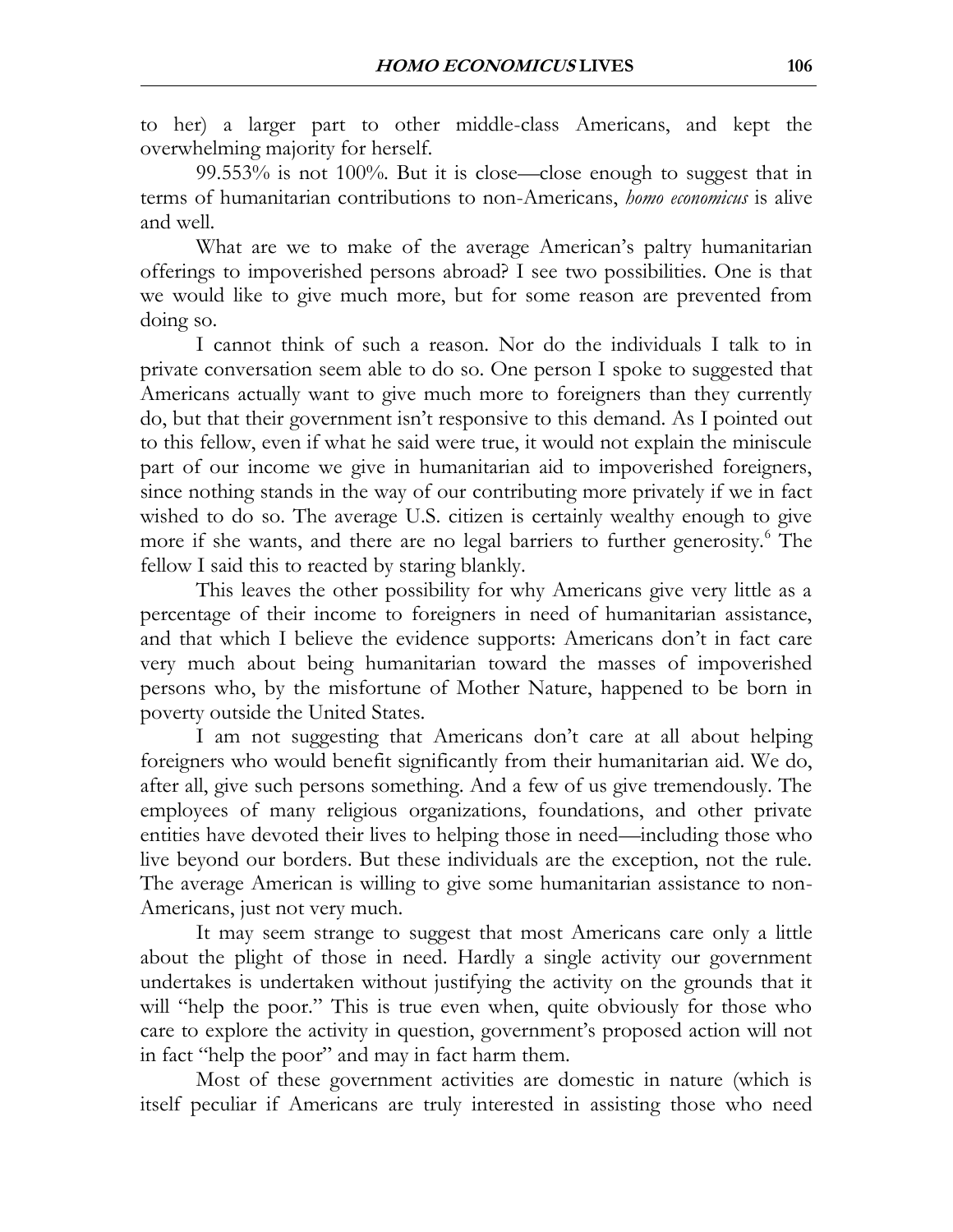assistance most, given that virtually all such persons are located abroad). And some of these activities do in fact help the poor. However, many of them do not. Moreover, the same justification of "helping the poor" so often heard defending government assistance for the domestic poor is also heard justifying government assistance for the foreign poor.

It's difficult to know how to interpret this contrast between what we say about wanting to help the poor abroad and what we in fact do. But I will suggest one possibility. Perhaps many people want to feel as though they care about alleviating the incredible poverty that plagues unlucky populations in the developing world, or at least think other people want them to care, and saying they care helps them accomplish as much. Again, I am not suggesting that no one has genuine charitable inclinations. Indeed, I think most people do. When it comes to persons outside their nation's borders, however, those inclinations appear to be quite weak.

David Hume (1739) famously noted that the further outside the circle of one's family and closest associates one goes, the weaker her concern for others' welfare becomes. This idea has sometimes been referred to as humans' "span of moral sympathy." I think Hume is right. And although it's unpopular to say so explicitly—perhaps because of the desire to delude oneself about one's own concerns, or perhaps because of the desire to delude others about them—it seems clear that the average person's "span of sympathy" reaches scarcely further than the borders of the country she inhabits.

This limited span of concern for needy foreigners' welfare is not peculiar to Americans. Indeed, it may be less severe among them than among the citizens of other wealthy countries. *Homo economicus*, at least in the limited sense I am concerned with, thrives in the countries that are members of the OECD outside the U.S., just as it thrives inside the U.S.

In 2011, in the average member country of the OECD's Development Assistance Committee, contributions of humanitarian aid to the developing world were 0.025% of income (OECD 2013). Including all development assistance, contributions were 0.281% (OECD 2013). Quite generally, it seems, citizens in rich countries care little about persons outside their territories who exhibit humanitarian need. The priorities of the average citizen in wealthy nations appear thusly: she looks minimally after needy foreigners, and a bit more after her needy compatriots. But mostly she looks after herself.

I don't say this in a moralizing way. I'm in no position to do so. Nor am I a moralist who claims to have some special insight about what humans should or should not do. I leave this matter to others to (pretend to) sort out. Rather, I say that we care little about assisting the poor in the developing world simply as a matter of fact—a fact which, as I will now discuss, I think bears significantly on the frequent failure of humanitarian assistance to help those in need.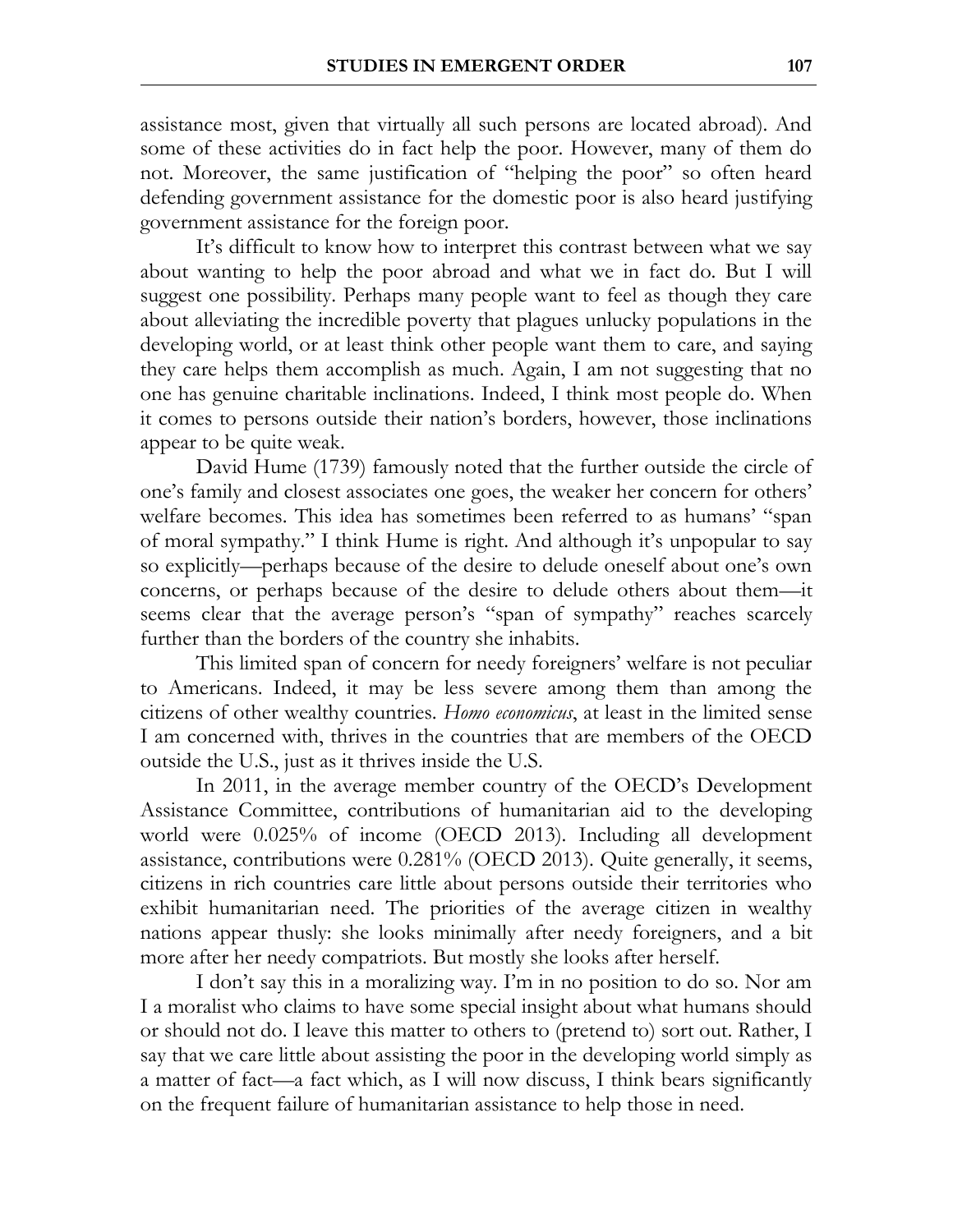### **Implications for Humanitarian Action**

The fact that citizens in rich countries don't care much about citizens in need of humanitarian assistance in poor countries has a few basic, if stark, implications. First, humanitarian givers will spend little time attempting to determine how to allocate the funds they devote to humanitarian assistance effectively—i.e., in the ways that would maximize those funds' benefit to recipients. Second, humanitarian givers will refuse to adopt modes of assistance that would benefit impoverished foreigners more than their current modes even when the additional benefit for those people would be great—if doing so requires them to incur even a modest cost.

The figures supplied earlier suggest that the average American spends, in all forms totaled, about \$216 per year on persons in need in foreign countries. This is roughly 13% less than the average American spends on soda each year (Geller 2012), which suggests that humanitarian aid occupies a less important concern to the average American than her soft drinks.

If the average American spends, say, 30 minutes per year thinking about how to best allocate her spending on soda, which seems generous, the relative importance of soft drinks to humanitarian assistance in her consumption bundle implies that she will spend perhaps 26 minutes per year thinking about how to best allocate her spending on humanitarian aid for the poor in foreign countries.<sup>7</sup> Given the complexities involved in establishing how to most effectively allocate humanitarian assistance, this is surely inadequate.

The reader will notice that 26 minutes per year is significantly more time than he or she actually spends considering how to allocate his or her contributions to humanitarian assistance abroad. 26 seconds per year is probably a more accurate estimate.

One reason for this gap is that my estimate above does not account for the fact that most people spend much more time thinking about decisions that affect them directly than they spend thinking about decisions that mostly affect others. An individual who makes a correct decision about the soda she will consume personally enjoys refreshment. One who makes an incorrect decision about the soda she will consume personally suffers distaste. In contrast, an individual who makes a correct, or incorrect, choice about how to allocate her humanitarian assistance primarily benefits, or does not benefit, other people and, moreover, other people she does not know. If an individual knew her aid was being used ineffectively, she might express some disappointment. But that's probably all she would do since her own position is nearly the same regardless of how her assistance is allocated.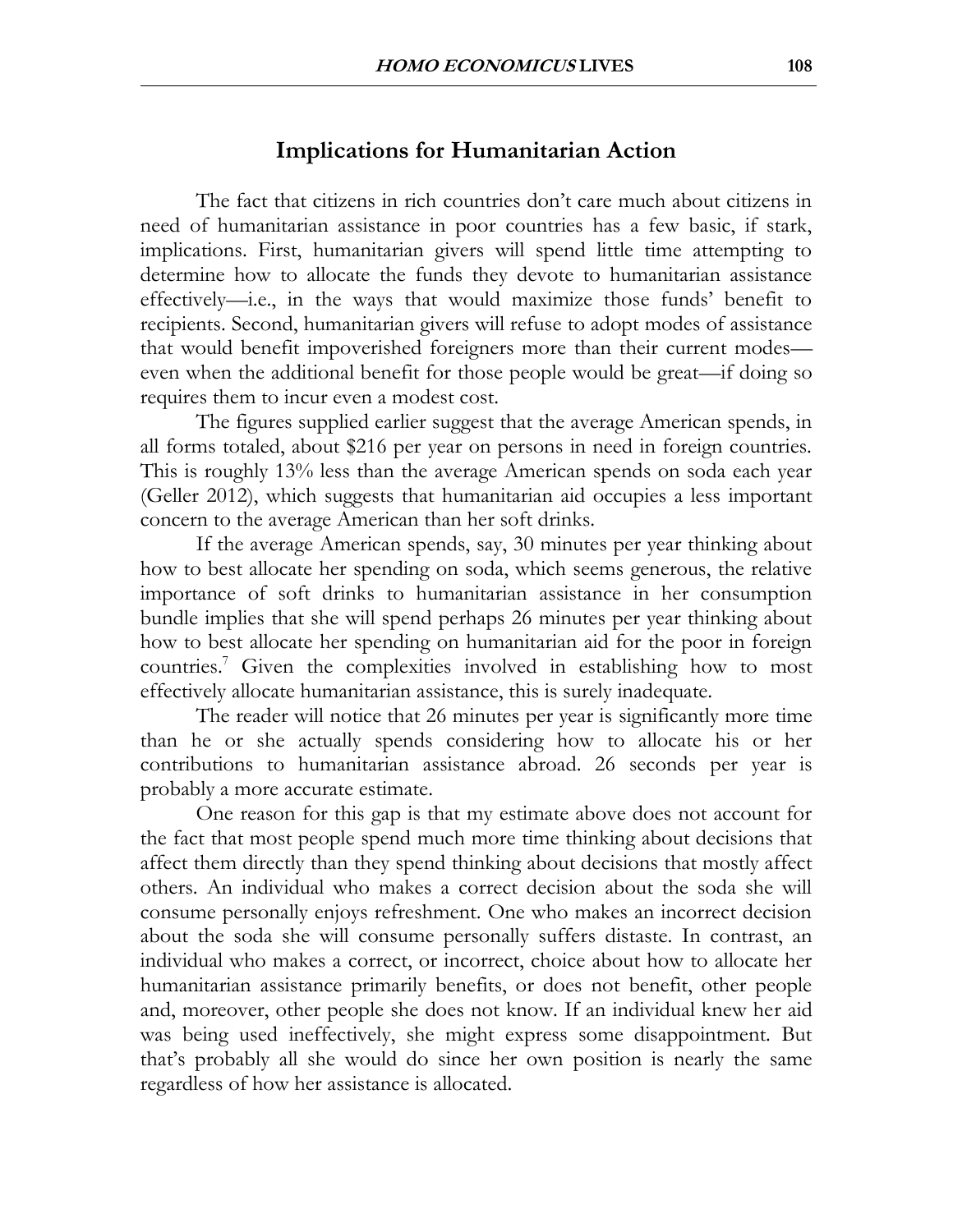The situation is actually more dire than this. When she chooses her soda poorly, the consumer immediately learns as much. However, when she wastefully allocates her humanitarian assistance, she immediately learns nothing. To establish if her gift was an effective one or should have instead taken some alternative form, the gifter will need to follow up on the matter in the developing country she gave to and find out how things turned out for the intended recipients. If the cost of doing so is even modest, the gifter will not bother to learn about the effect her gift had because her benefit from doing so is more modest still in light of the fact that she cares little about helping her gift's recipients.

Indeed, even learning about the most basic features of her humanitarian assistance is evidently too costly for the average gifter to bother doing. Approximately 1% of the U.S. budget is spent on foreign aid annually. Yet in a recent survey of American citizens, the average respondent expressed the belief that foreign aid constituted 27% of the U.S. budget (Survey of Americans on the U.S. Role in Global Health 2012).

It should not be surprising that citizens who do not care enough about humanitarian assistance to be capable of estimating the proportion of their government's budget devoted to such assistance within 2,500% of its actual proportion also do not care enough about humanitarian assistance to learn about how to provide that assistance effectively. What is puzzling is not that humanitarian aid so often fails in this context, as Coyne (2013) describes, but rather that it does not fail more often still.

The second predictable consequence of the fact that citizens in rich countries care little about the poor in foreign countries is that the former will refuse to undertake humanitarian action that would do much more to help the latter than their current activities—even when they are aware this is the case if the cost they would incur to do so is even moderately large. Perhaps the clearest example of this is immigration policy. It must be quite obvious to most Americans that, as Coyne (2013) points out in his book, simply opening their country's borders to persons abroad in need of humanitarian assistance would dramatically improve these persons' welfare. Yet most Americans not only object to allowing impoverished foreigners to live and work in the United States. They are happy to spend money to actively *prevent* impoverished foreigners from entering the United States.

#### **Concluding Remarks**

In terms of providing humanitarian aid to the inhabitants of the world who need it most, *homo economicus* is alive and well. Most Americans, who are of course exceptionally wealthy by global standards, do not behave as though they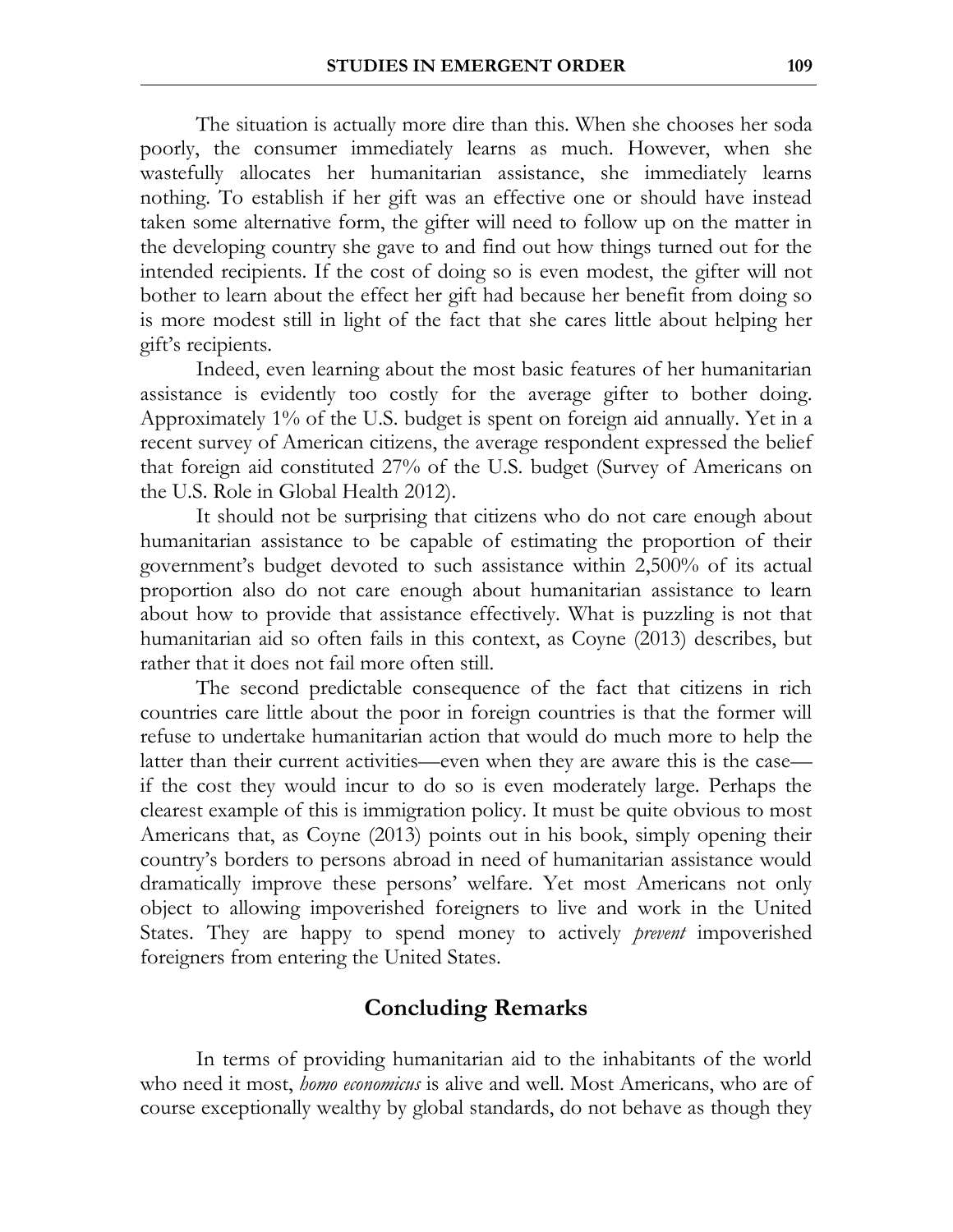care very much about helping poor people in other countries. This is clear by considering the small fraction of their income they're prepared to spend on improving the plight of impoverished foreigners, and by considering the fact that they're prepared to spend money to prevent impoverished foreigners from improving their plight by migrating to the United States. While I wholeheartedly endorse the importance of the planning and incentive problems that Coyne (2013) highlights in his book, the foregoing observations seem more basic in explaining the frequent failure of humanitarian aid.

In concluding I want to address one final item that, without clarification, I fear may mislead readers about what exactly it is I'm saying. My argument does not suggest that the current sum of money Americans devote to humanitarian aid *in aggregate* is too small to significantly help poor people in need abroad. The total amount of aid, public and private, currently supplied by American citizens would be enough to write a check to every person in Sierra Leone for more than \$11,000. This represents a 7-fold increase in the average Sierra Leonean's income (CIA World Factbook 2013).<sup>8</sup> "Writing checks" would involve minimal administrative cost. But even if this cost were quite high, the improvement for Sierra Leoneans, using only the aggregate quantity of assistance Americans currently supply, would be tremendous.

The small portion of her income that the average American is prepared to spend to help the poor abroad reflects her small interest in helping such people. But it is the latter—the dearth of interest in helping—rather than the portion of income itself, which is merely symptomatic of this disinterest, that is the more important obstacle to effective humanitarian action.

#### **Notes**

 $\overline{a}$ 

<sup>3</sup> For an excellent overview of the method of traditional economics, see Becker (1992).

<sup>4</sup> Though, of course, it does not explain everything. However, I would suggest that the economic method, which does not require assuming "selfishness," but rather restricts itself to assuming utility maximization in general, better explains remaining human behavior than non-economic "theories" of human behavior one can find in other disciplines. See, for instance, Becker (1976).

<sup>5</sup> And this is despite the fact that the U.S. government subsidizes private contributions by making them tax deductible.

<sup>1</sup> Email: PLeeson@GMU.edu. Address: Department of Economics, George Mason University, MSN 3G4, Fairfax, VA 22030.

<sup>2</sup> Tullock (2005) was the first to discuss the disjoint between the rhetoric of Americans' attitudes toward helping the poor in other countries and the reality of their behavior. His line of reasoning, together with Coyne's (2013) argument about humanitarian action failure, inspired the discussion in this paper.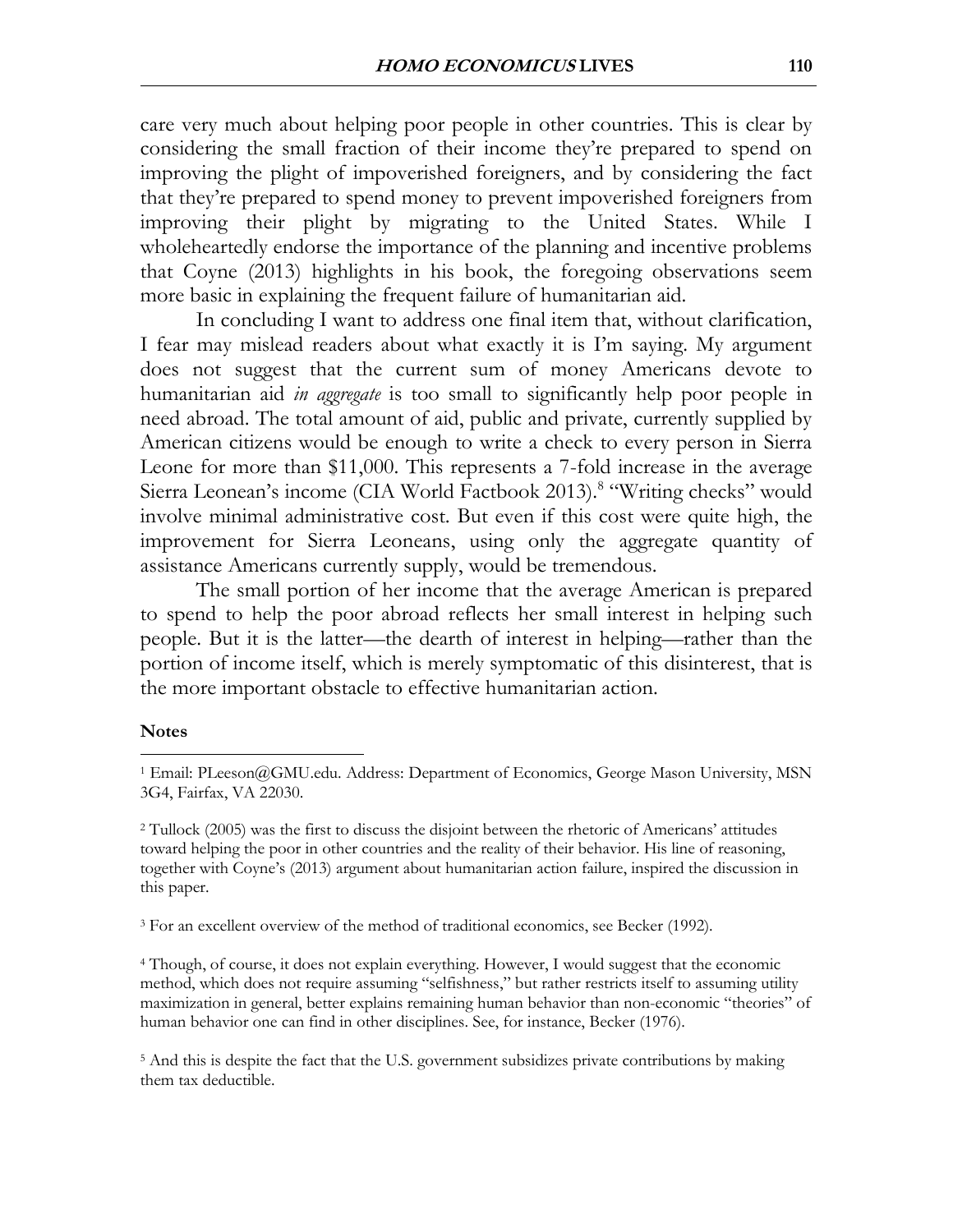<sup>6</sup> Indeed, the number of NGOs devoted to administering private contributions to assistance is larger than ever, making providing more private contributions easier than ever.

<sup>7</sup> If the reader for some reason thinks 30 minutes it too low of an estimate, he or she should feel free to supply his or her own estimate and then calculate what this implies for time spent on thinking about the allocation of humanitarian assistance. Doing so, the reader will find the same basic result. The average American spends almost no time considering how to best allocate her humanitarian contributions.

<sup>8</sup> Sierra Leone is a country of only 6 million people. Still, it provides a sense of how much of an improvement a relatively small aggregate amount of humanitarian aid may be capable of producing. Even considering the most populous country in Sub-Saharan Africa, Ethiopia, aggregate American giving would go a very long way. At current U.S. giving levels, it would be possible to write a check to every Ethiopian for \$788, which represents a 34% improvement in the average Ethiopian's income.

#### **References**

Becker, Gary S. 1976. *The Economic Approach to Human Behavior*. Chicago: University of

Chicago Press.

Becker, Gary S. 1993. "Nobel Lecture: The Economic Way of Looking at Life," *Journal of* 

*Political Economy* 101: 383-409.

CIA World Factbook. 2013. "Sierra Leone." Available at:

https://www.cia.gov/library/publications/the-world-factbook/geos/sl.html.

Center for Global Prosperity. 2012. *The Index of Global Philanthropy and Remittances*.

Washington DC: Hudson Institute.

Coyne, Christopher J. 2013. *Doing Bad by Doing Good: Why Humanitarian Action Fails*. Stanford: Stanford University Press.

Geller, Martinne. 2012. "Update 2—U.S. Soda Consumption Fell Faster in 2011," Reuters. Available at: http://www.reuters.com/article/2012/03/20/drinksidUSL1E8EK1P620120320.

Hume, David. 1739. *A Treatise on Human Nature*. London: Printed for John Noon.

OECD. 2013. OECD.StatExtracts. Available at: http://stats.oecd.org/.